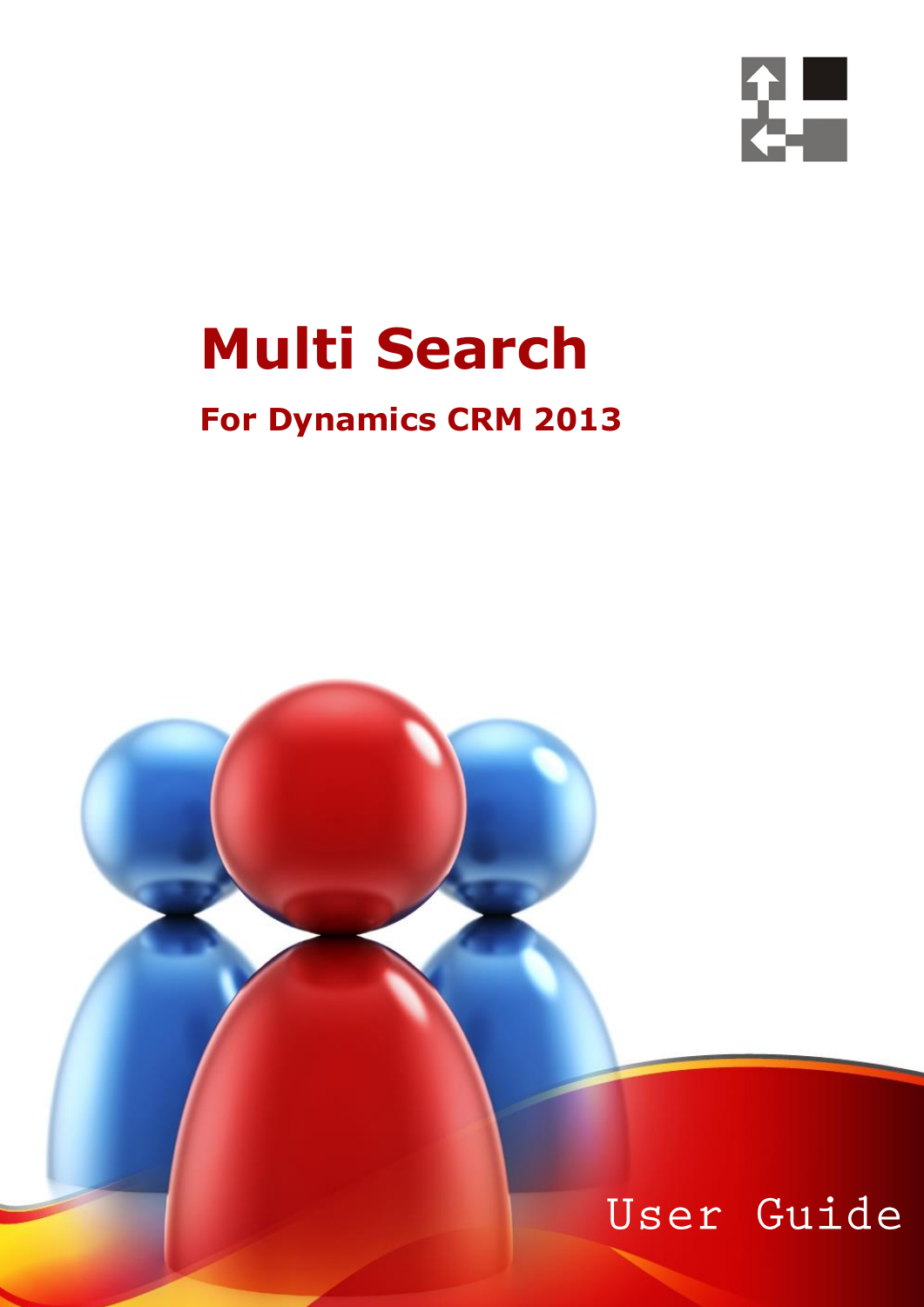- **Copyright** Copyright © 2014 Dynamics Professional Solutions. All rights reserved. Complying with all applicable copyright laws is the responsibility of the user. Without limiting the rights under copyright, no part of this document may be reproduced, stored in or introduced into a retrieval system, or transmitted in any form or by any means (electronic, mechanical, photocopying, recording, or otherwise), or for any purpose, without the express written permission of Dynamics Professional Solutions.
- **Warranty disclaimer** Dynamics Professional Solutions disclaims any warranty regarding the sample code contained in this documentation, including the warranties of merchantability and fitness for a particular purpose
- **Limitation of liability** The content of this document is furnished for informational use only, is subject to change without notice, and should not be construed as any type of commitment by Dynamics Professional Solutions. Dynamics Professional Solutions assumes no responsibility or liability for any errors or inaccuracies that may appear in this manual.

#### **License agreement** END USER SOFTWARE LICENSE AGREEMENT - PLEASE READ THIS AGREEMENT CAREFULLY

By installing, copying or otherwise using the SOFTWARE, you agree to be bound by the terms of this EULA. If you do not agree to the terms of this EULA, the LICENSOR is unwilling to license the SOFTWARE to you. In such event, you may not use or copy the SOFTWARE, and you should promptly contact the LICENSOR for instructions on return of the product.

THIS IS A LICENSE AGREEMENT ("AGREEMENT") BETWEEN DYNAMICS PROFESSIONAL SOLUTIONS LTD ("LICENSOR"), AND YOU ("LICENSEE" OR "YOU") FOR USE OF THE ACCOMPANYING SOFTWARE AND USER DOCUMENTATION (THE "SOFTWARE"). LICENSOR IS WILLING TO GRANT YOU THE LICENSE TO USE THE SOFTWARE ACCORDING ONLY ON THE CONDITION THAT YOU ACCEPTS ALL TERMS IN THIS AGREEMENT.

The SOFTWARE includes computer software, the associated media, any printed materials, and any "online" or electronic documentation.

- 1. COPYRIGHT. The Software is protected by copyright laws and international copyright treaties, as well as other intellectual property laws and treaties. All title and copyrights in and to the Software and any printed or electronic materials accompanying the Software are owned by the Licensor or its suppliers.
- 2. GRANT OF LICENSE. This EULA grants you the following rights: Software Installation and Use.
- 3. RESTRICTIONS. You may not delete or obscure any copyright, trademark or other proprietary notice on the Software or accompanying printed materials. You may not decompile, modify, reverse engineer, disassemble or otherwise reproduce the Software. You may not copy, rent, lease, sublicense, distribute, publicly display the Software, create derivative works based on the Software or otherwise commercially exploit the Software. You may not "hack," "crack," or otherwise attempt to circumvent any copy protection, access control, or license-enforcement mechanisms associated with or related to the Software. You may not electronically transmit the Software from one computer, console or other platform to another or over a network. You may not use any backup or archival copy of the Software for any purpose other than to replace the original copy in the event it's destroyed or becomes defective.
- 4. TERMINATION. This Agreement is effective until terminated. You may terminate this Agreement at any time by destroying the Software. This Agreement will terminate automatically without notice from Licensor if you fail to comply with any provision of this Agreement. Upon notice of termination, you agree to promptly destroy all of your copies of the Software. All provisions of this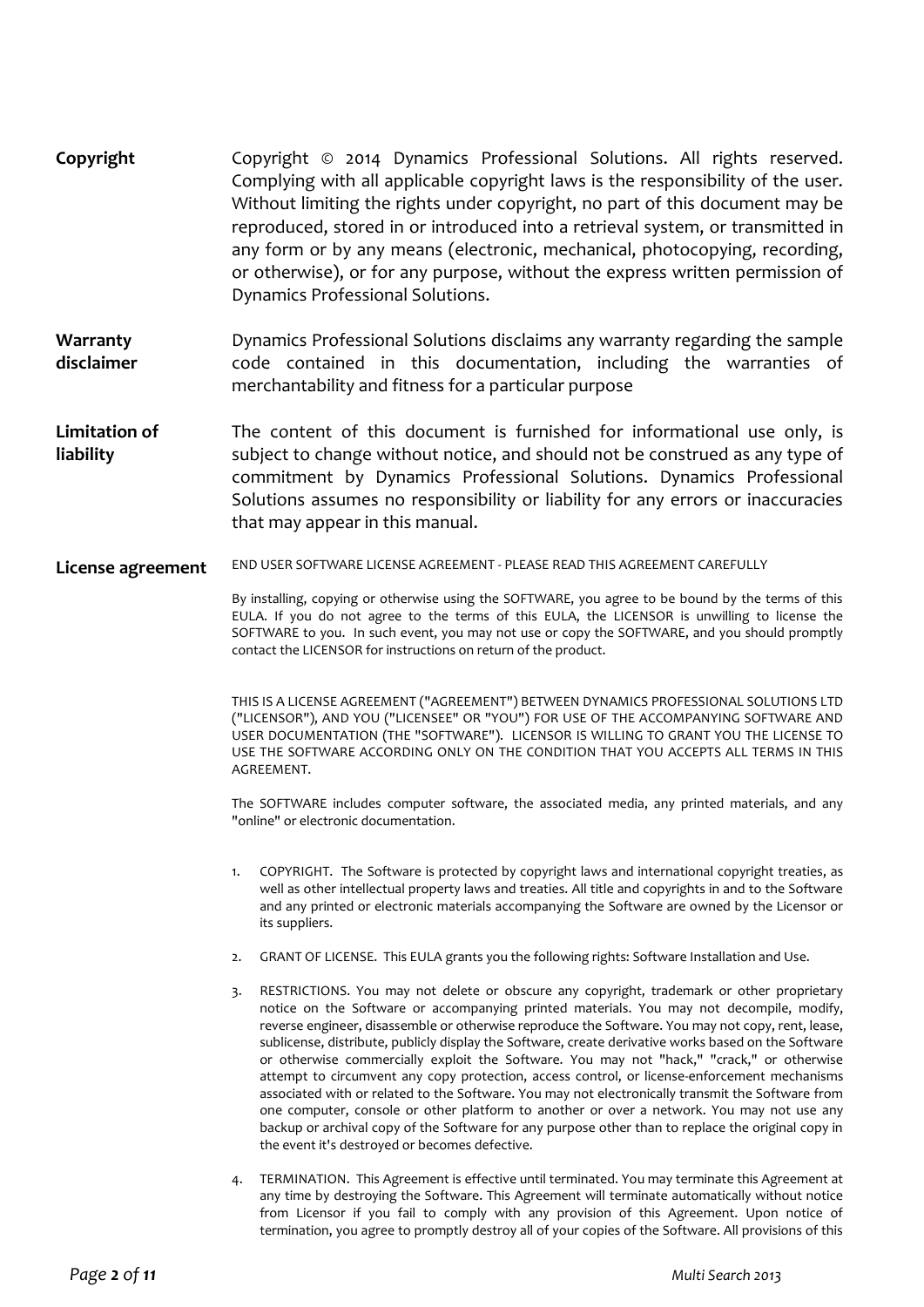Agreement as to warranties, limitation of liability, remedies and damages will survive termination.

5. LIMITED WARRANTY

THIS SOFTWARE IS LICENSED "AS IS." THE COMPANY MAKES NO WARRANTIES, EXPRESSED OR IMPLIED, INCLUDING WITHOUT LIMITATION THE IMPLIED WARRANTIES OF MERCHANTABILITY OF FITNESS FOR A PARTICULAR PURPOSE, REGARDING THE SOFTWARE. THE COMPANY DOES NOT WARRANT, GUARANTEE OR MAKE ANY REPRESENTATIONS REGARDING THE USE OR THE RESULTS OF THE USE OF THE SOFTWARE IN TERMS OF ITS CORRECTNESS, ACCURACY, RELIABILITY, CURRENTNESS OR OTHERWISE. THE ENTIRE RISK AS TO RESULTS AND PERFORMANCE OF THE SOFTWARE, AND ITS INTERACTION WITH OTHER EQUIPMENT OR SOFTWARE OWNED OR USED BY YOU, IS ASSUMED BY YOU. SOME TERRITORIES DO NOT PERMIT THE EXCLUSION OF IMPLIED WARRANTIES. THE ABOVE EXCLUSION MAY NOT APPLY TO YOU.

IN NO EVENT WILL THE COMPANY, AND ITS DIRECTORS, OFFICERS OR AGENTS (COLLECTIVELY THE COMPANY) BE LIABLE TO YOU FOR ANY CONSEQUENTIAL, INCIDENTAL OR INDIRECT DAMAGES (INCLUDING DAMAGES FOR LOSS OF BUSINESS PROFITS, BUSINESS INTERRUPTION, LOSS OF BUSINESS INFORMATION, AND THE LIKE) ARISING OUT OF THE USE OR THE INABILITY TO USE THE SOFTWARE EVEN IF THE COMPANY INC. HAS BEEN ADVISED OF THE POSSIBILITY OF SUCH DAMAGES. BECAUSE SOME STATES DO NOT ALLOW THE EXCLUSION OR LIMITATION OF LIABILITY FOR CONSEQUENTIAL DAMAGES, THE ABOVE LIMITATIONS MAY NOT APPLY TO YOU.

Copyright (c) 2006-2014 Dynamics Professional Solutions Ltd. All Rights Reserved.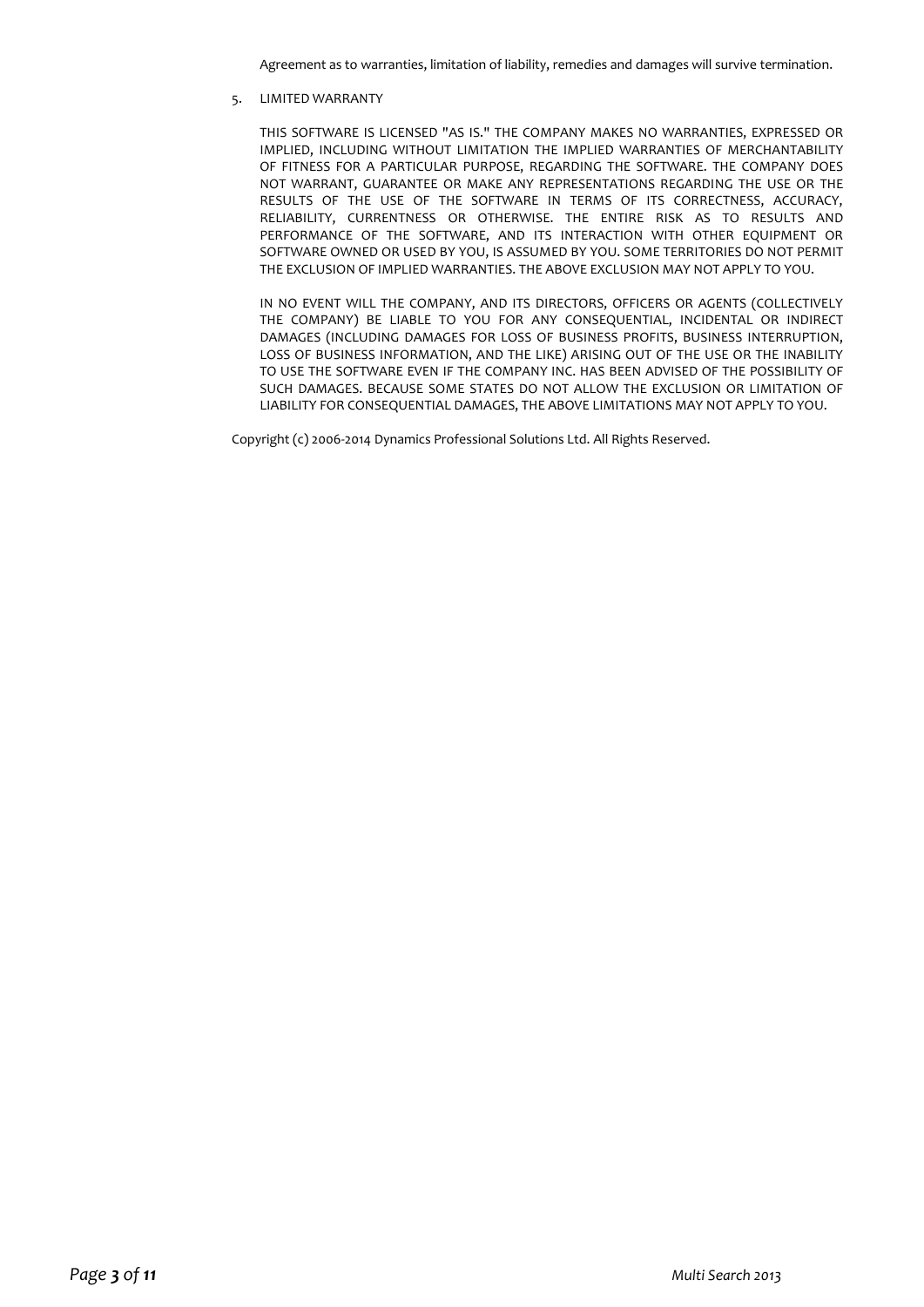## **Table Of Contents**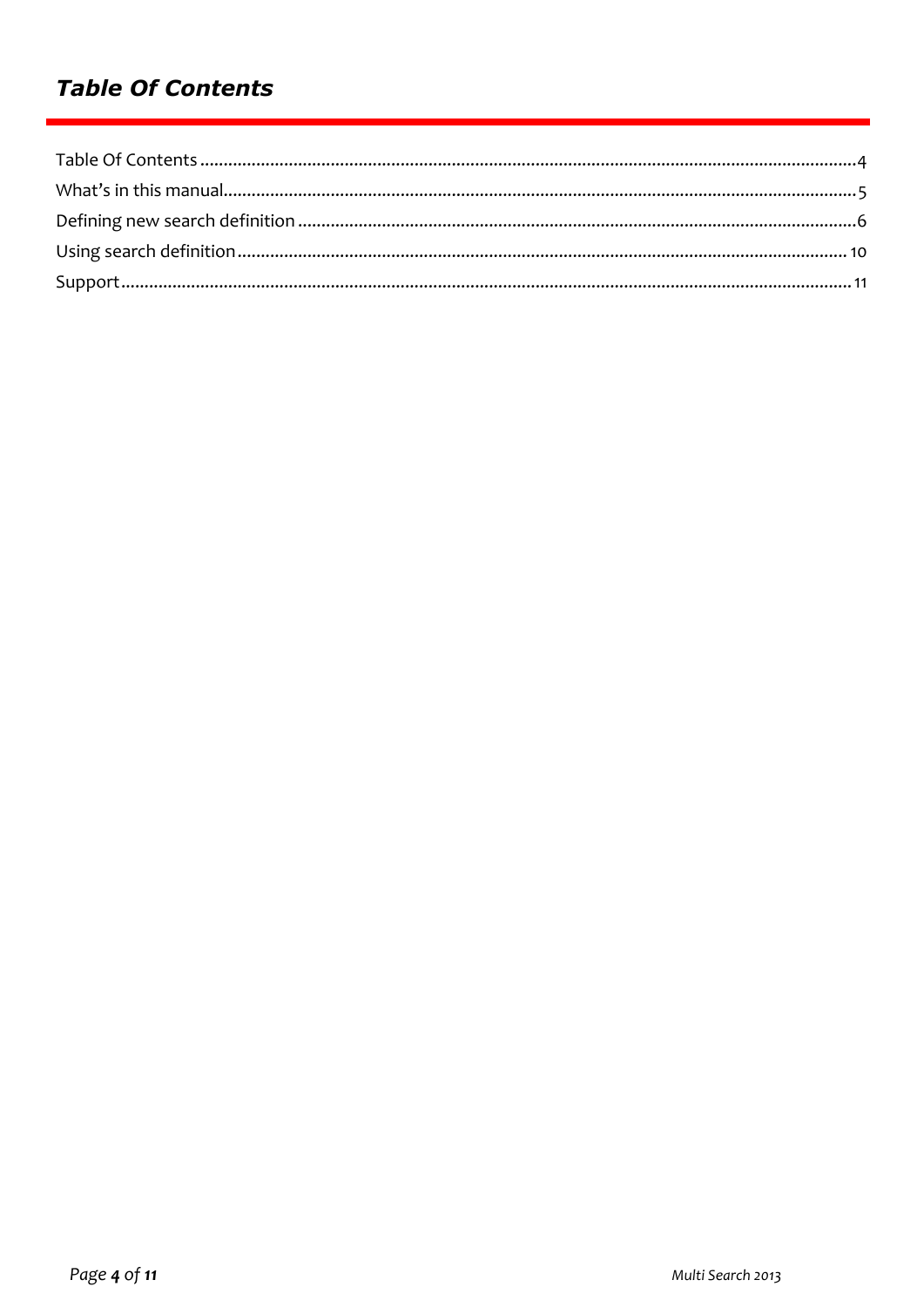Multi Search enables you to perform one search that simultaneously looks across all of Dynamics CRM data or your own collection of record types (entities). Users can define their own personal searches while administrators can crate global search definitions. Decide what fields to search against, how results should be displayed or simply use Quick Find setting already defined in your organization.

This manual is divided into the following chapters:

### **Defining personal or global searches**

This section will help you build personal and global search definitions.

#### **Using personal or global searches**

This section will guide you through the search process using multi Search tool.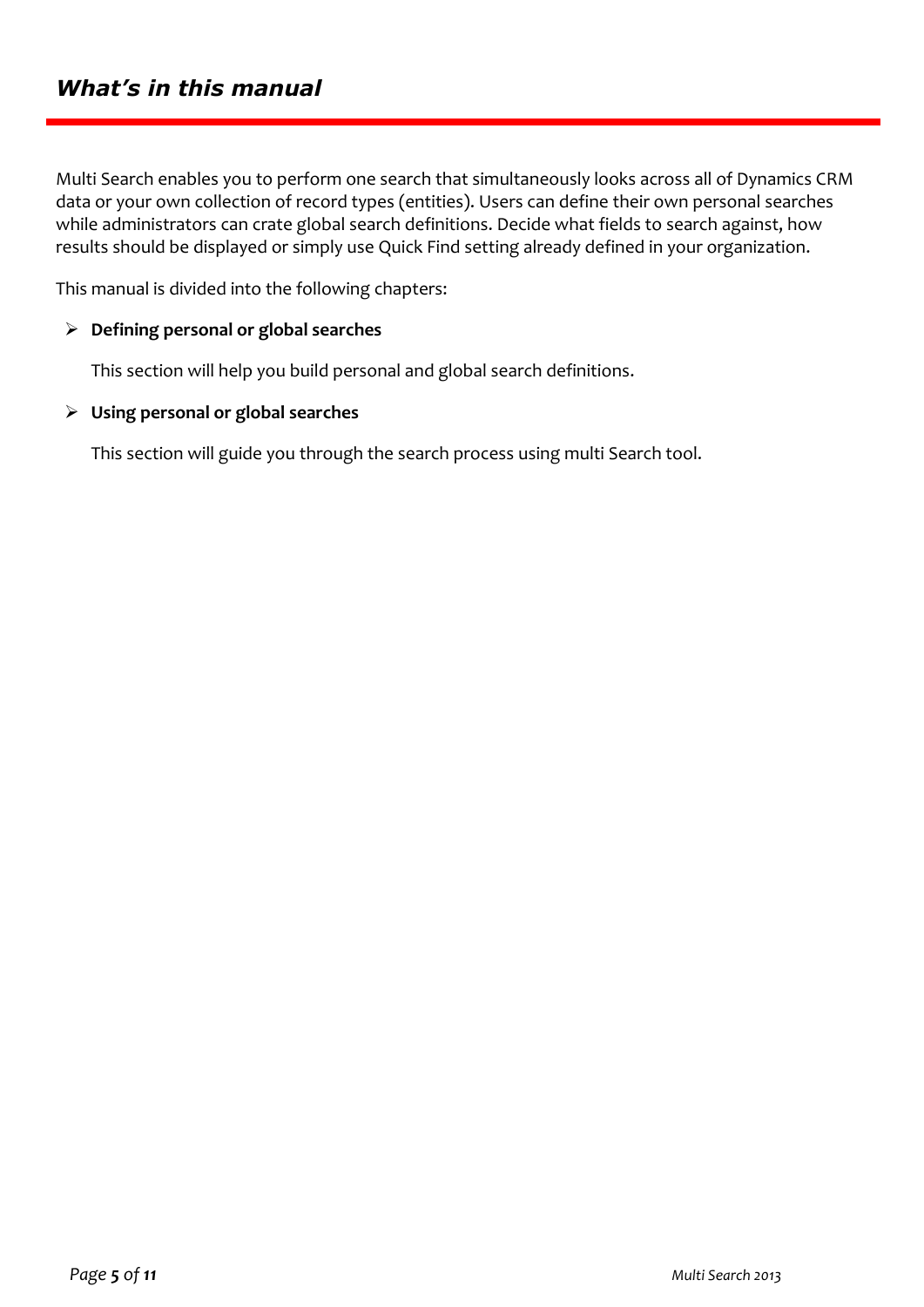Follow below steps to define personal or global search definitions:

- 1. Log in to Microsoft Dynamics CRM 2013
- 2. Navigate to DPS :
	- a. Select 'DPS' functionality areas in Navigation Bar.

|              | My v n   DPS v Multi Search |
|--------------|-----------------------------|
|              |                             |
|              |                             |
| <b>SALES</b> | <b>DPS</b>                  |
|              |                             |

b. Navigate to Multi Search.

| Au Microsoft Dynamics CRM v + +   DPS v Multi Search                                                             | $\bigoplus$ Create | <b>Adam McAma</b><br>First |                    | $\bullet$ ? |
|------------------------------------------------------------------------------------------------------------------|--------------------|----------------------------|--------------------|-------------|
| $2$ NEW ACTIVITY $\rightarrow$ $+$ NEW RECORD $\rightarrow$ $\rightarrow$ MPORT DATA $\rightarrow$ ADVANCED FIND |                    |                            |                    |             |
| $\sim$ $\sim$ $\frac{3}{20}$<br>Search:                                                                          |                    |                            | Start <sub>D</sub> |             |
|                                                                                                                  |                    |                            |                    |             |
|                                                                                                                  |                    |                            |                    |             |
|                                                                                                                  |                    |                            |                    |             |
|                                                                                                                  |                    |                            |                    |             |
|                                                                                                                  |                    |                            |                    |             |
|                                                                                                                  |                    |                            |                    |             |
|                                                                                                                  |                    |                            |                    |             |
|                                                                                                                  |                    |                            |                    |             |
|                                                                                                                  |                    |                            |                    |             |
|                                                                                                                  |                    |                            |                    |             |
|                                                                                                                  |                    |                            |                    |             |
|                                                                                                                  |                    |                            |                    |             |
|                                                                                                                  |                    |                            |                    |             |
|                                                                                                                  |                    |                            |                    |             |

3. Click on "Define New Search" button to define new search definition.

EŻ,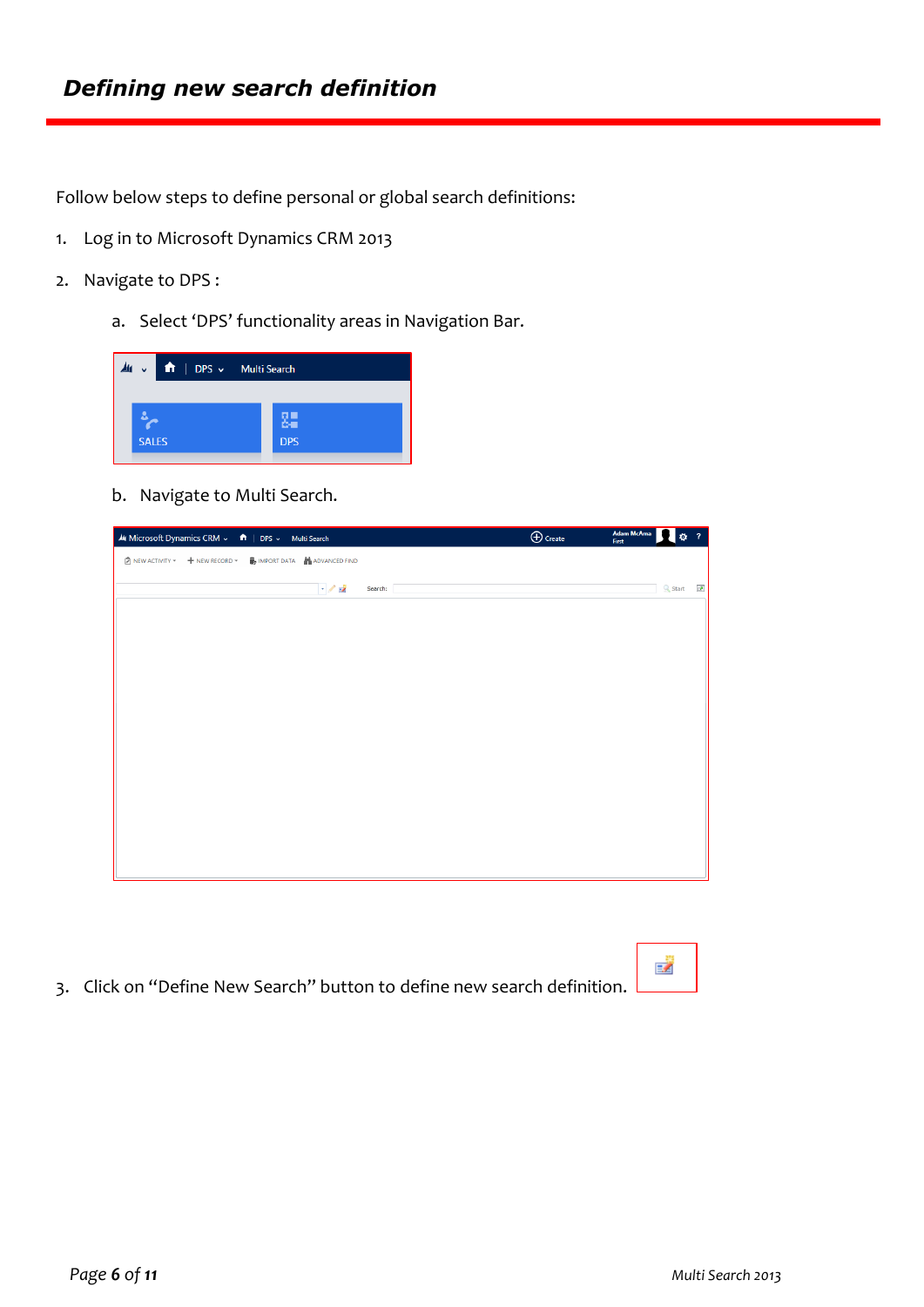

4. Enter Name and Description for your search.

| Name:        | Customers                    |
|--------------|------------------------------|
| Description: | Accounts, Contacts and Leads |

5. Select entities you want to search against. Use search to locate all entities with particular field.

| Search columns           | Display columns | Options |  |
|--------------------------|-----------------|---------|--|
| Account<br>吗             |                 |         |  |
| <b>Account Name</b>      |                 | ×       |  |
| Address 1: City          |                 | ×       |  |
| <b>Primary Contact</b>   |                 | ×       |  |
| <b>Relationship Type</b> |                 | ×       |  |
| <b>§</b> Contact         |                 |         |  |
| Address 1: City          |                 | ×       |  |
| <b>Company Name</b>      |                 | ×       |  |
| <b>Full Name</b>         |                 | ×       |  |
| <b>O</b> Lead            |                 |         |  |
| Address 1: County        |                 | ×       |  |
| City                     |                 | ×       |  |
| Email                    |                 | ×       |  |
| <b>First Name</b>        |                 | ×       |  |
| <b>Last Name</b>         |                 | ×       |  |
| Name                     |                 | ×       |  |

6. What record statuses are you interested in? Select appropriate statuses for each entity.

| $\blacktriangleright$ $\blacksquare$ Case                                             | Active Resolved Canceled                                 |
|---------------------------------------------------------------------------------------|----------------------------------------------------------|
| $\blacktriangleright$ $\bullet$ Contract                                              | Draft   Invoiced   Active   On Hold   Canceled   Expired |
| $\left  \begin{array}{ccc} \mathbf{A} & \mathbf{B} \end{array} \right $ Contract Line | Existing Renewed Canceled Expired                        |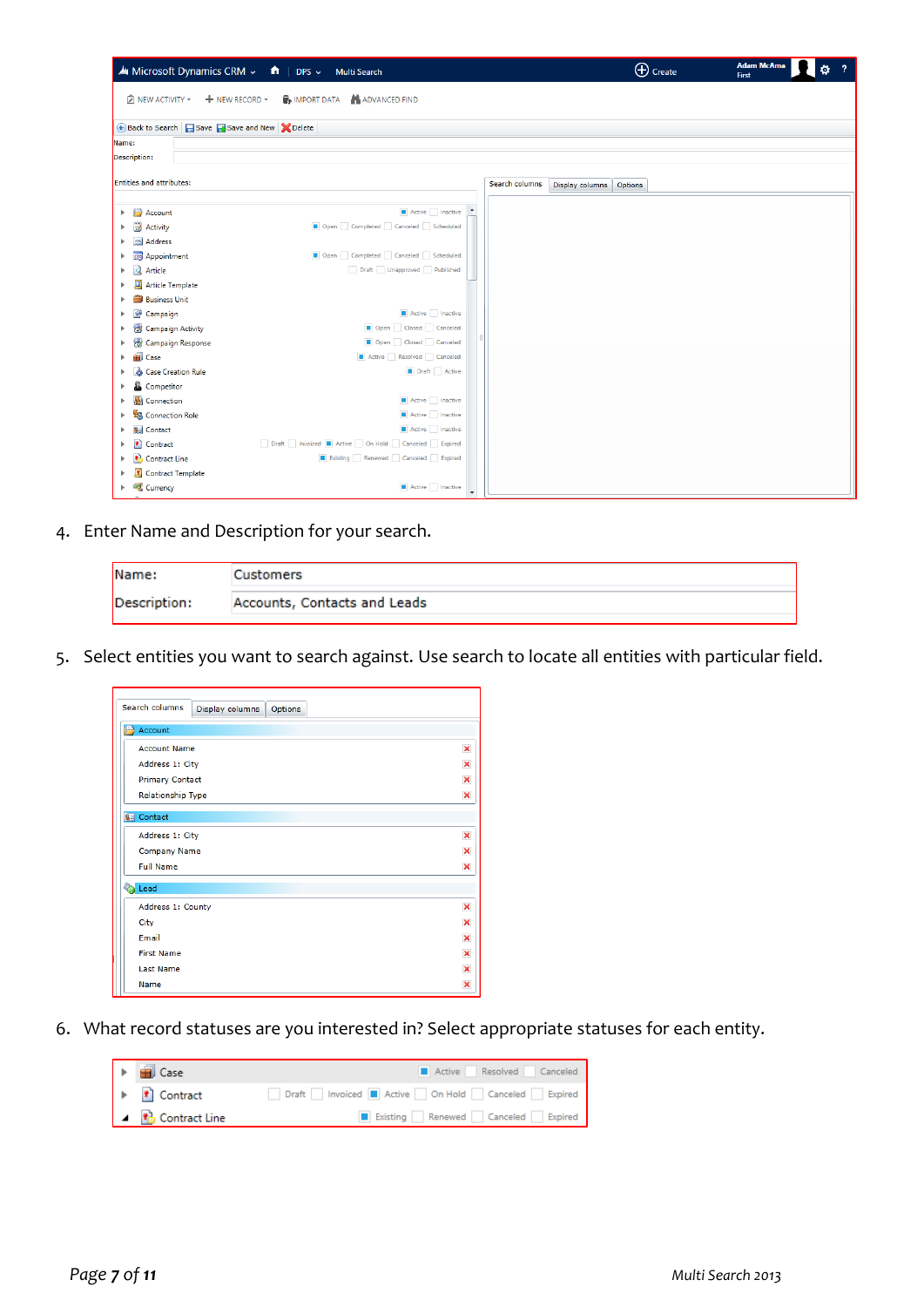- 7. For each selected entity define what fields system should use to search. You have two options.
	- a. Use Quick Find setting in Dynamics CRM



b. Define your own search criteria for selected entity for each search definition.



8. Use "Search Columns" Tab to verify all selected search columns.

| Search columns           | Display columns | Options |
|--------------------------|-----------------|---------|
| Account<br>œ             |                 |         |
| <b>Account Name</b>      |                 | ×       |
| Address 1: City          |                 | ×       |
| <b>Primary Contact</b>   |                 | ×       |
| <b>Relationship Type</b> |                 | ×       |
| <b>S</b> Contact         |                 |         |
| Address 1: City          |                 | ×       |
| Company Name             |                 | ×       |
| <b>Full Name</b>         |                 | ×       |
| Lead<br><b>PO</b>        |                 |         |
| Address 1: County        |                 | ×       |
| City                     |                 | ×       |
| <b>Email</b>             |                 | ×       |
| <b>First Name</b>        |                 | ×       |
| <b>Last Name</b>         |                 | ×       |
| Name                     |                 | ×       |

9. For each entity select details you want to see in search results. Select columns system will use to display you result.

| ccount                            |
|-----------------------------------|
| <b>End Date</b>                   |
| Display this field ed in Campaign |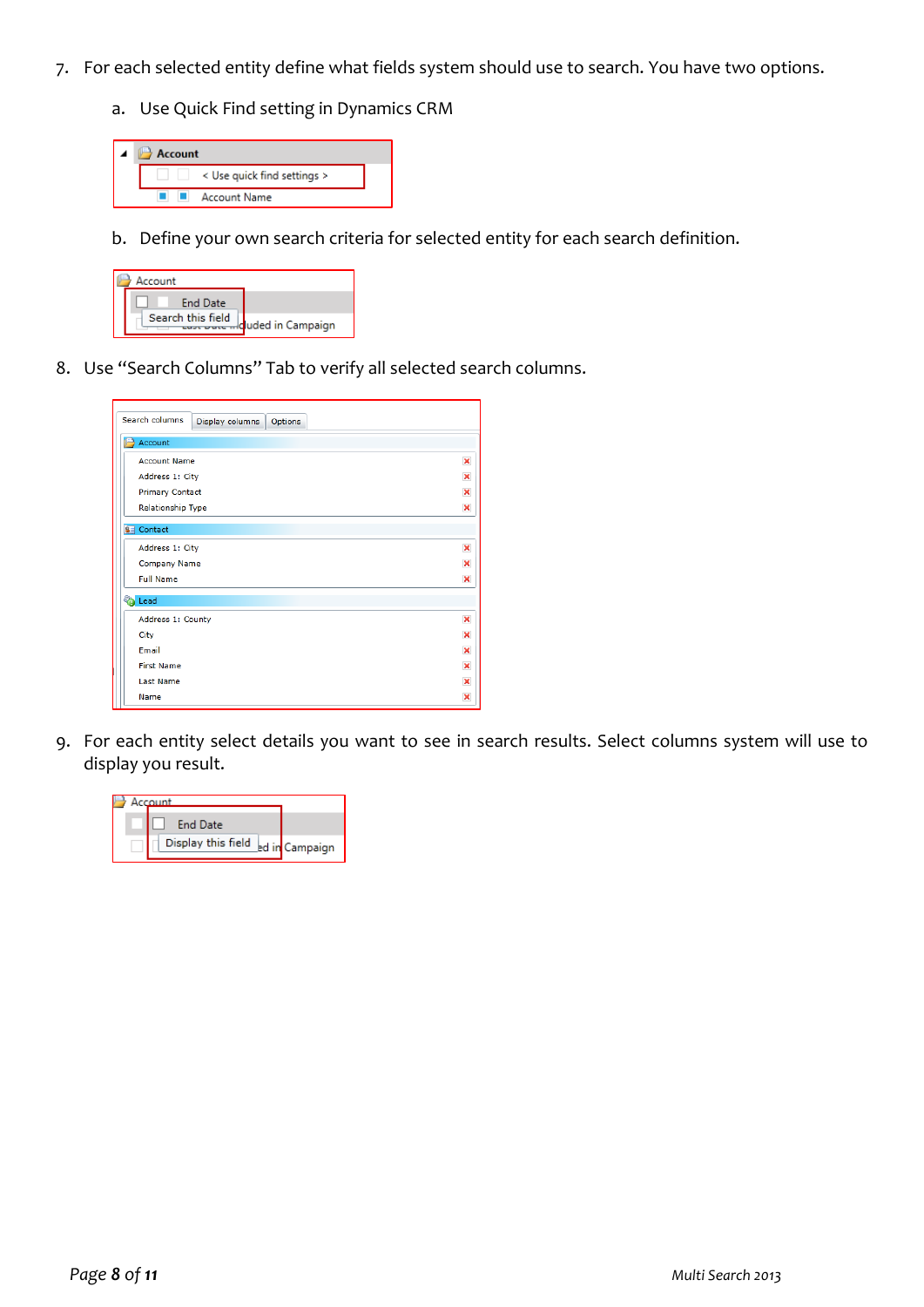- 10. Use "Display Columns" Tab to:
	- a. Remove unwanted columns
	- b. Change columns sequence and
	- c. Change columns default width

| Display columns<br>Search columns<br><b>Options</b> |                                                         |
|-----------------------------------------------------|---------------------------------------------------------|
|                                                     |                                                         |
| Account                                             |                                                         |
| Owner                                               | $\ddot{\phantom{1}}$<br>$\mathbf x$<br>$\blacktriangle$ |
| <b>Account Name</b>                                 | $+1$<br>$\mathbf x$<br>350                              |
| <b>Relationship Type</b>                            | $2 - 4$<br>$\mathbf x$<br>150                           |
| <b>Primary Contact</b>                              | $+1$<br>$\mathbf x$<br>300                              |
| Address 1: City                                     | 全步<br>$\pmb{\times}$<br>150                             |
| <b>SE</b> Contact                                   |                                                         |
| Owner                                               | $\overline{a}$<br>香<br>$\boldsymbol{\mathsf{x}}$        |
| Company Name                                        | $\bullet$<br>×<br>٠<br>300                              |
| <b>Full Name</b>                                    | $+1$<br>$\mathbf{x}$<br>300                             |
| <b>Job Title</b>                                    | $\bullet$<br><b>I</b><br>$\mathbf x$                    |
| Address 1: City                                     | 全步<br>×<br>200                                          |
| <b>D</b> Lead                                       |                                                         |
| Owner                                               | <b>J</b><br>×<br>Æ                                      |
| Name                                                | <b>I</b><br>×<br>全                                      |
| <b>Job Title</b>                                    | $+1$<br>$\mathbf x$                                     |
| Email                                               | ÷<br>$\boldsymbol{\times}$<br>٠                         |
| City                                                | $\pmb{\times}$<br>٠<br><b>I</b>                         |
|                                                     |                                                         |

- 11. Switch to "Options" Tab to decide about other aspects of you search. In this screen you can:
	- a. Decide you ware building a global or personal search. When "Global" option sis selected view will be available to all users. Only users with appropriate permission sin their security role will be allowed to create global search definitions.
	- b. Append or/and Prepend wildcard (\*) to all you search terms.
	- c. Define how many results should be retrieved and how many records per page do you want do display.
	- d. By default system will display all records you are allowed to see that match your search criteria regardless who own them. If you prefer you can limit records just to these own by you or/and your Team.

| Options<br>Search columns<br>Display columns |                                  |
|----------------------------------------------|----------------------------------|
| Global                                       | Ξ                                |
| Append wildcard (*)                          | Ξ                                |
| Prepend wildcard (*)                         | □                                |
| Max results per entity                       | 9999                             |
| <b>Restrict owner</b>                        | Team records<br>My records<br>×. |
| Page size                                    | 50                               |
|                                              |                                  |

12. Save your search definition and click "Back to Search" button to start searching.

Back to Search | Save G Save and New X Delete

13. If you are building search definition in a test environment use Export and Import search definitions to move your work between organizations.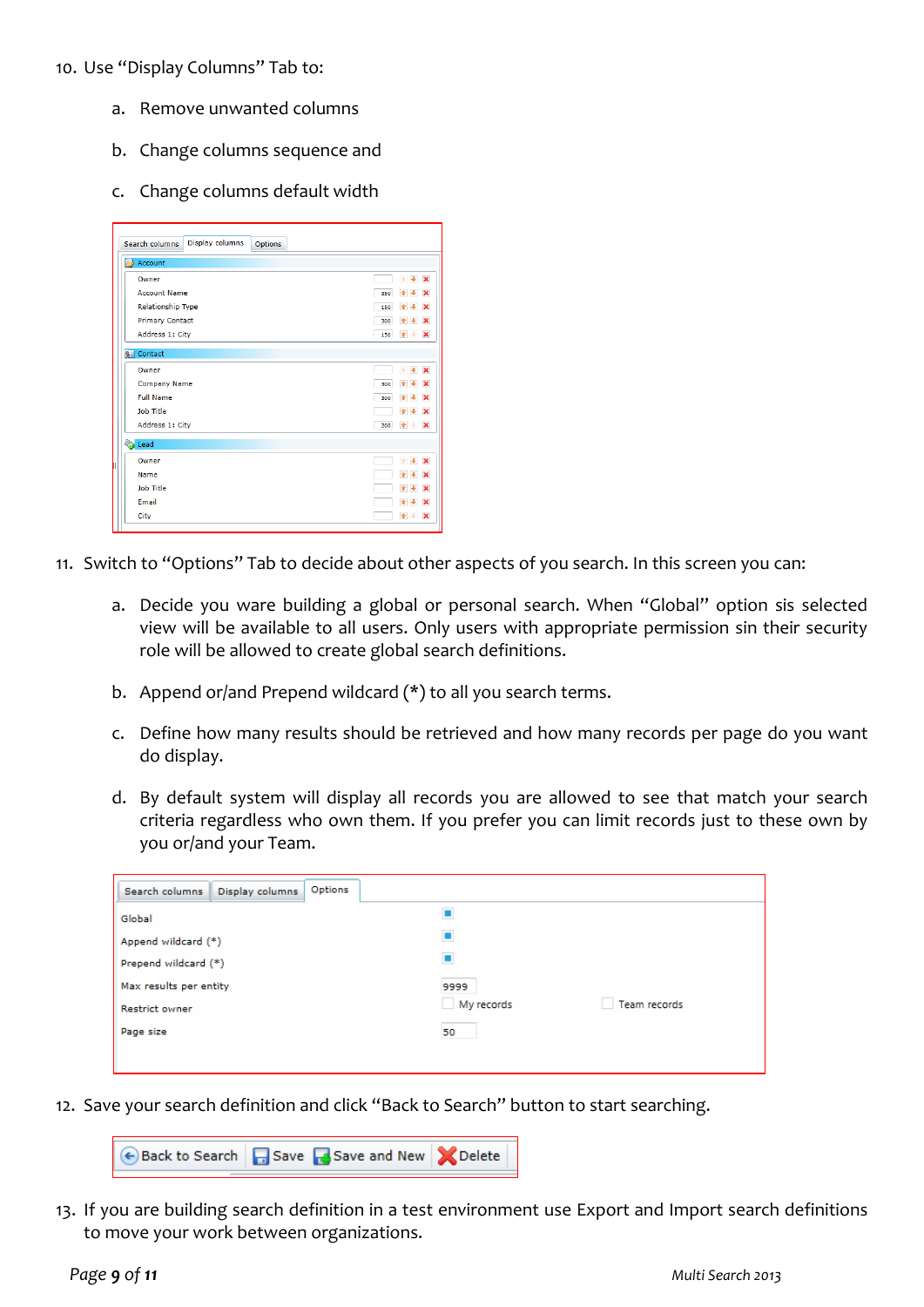## *Using search definition*

Follow below steps to use personal or global search definitions:

- 1. If necessary log in to Microsoft Dynamics CRM 2013
- 2. Select existing search definition.

| Customers                |  |
|--------------------------|--|
| <b>Global Searches</b>   |  |
| Customers                |  |
| <b>Personal Searches</b> |  |
| Products & Services      |  |

3. Enter search terms in the search box and click Start

| Cancell | <b>SDC</b> |  |
|---------|------------|--|
|         |            |  |

4. Review search results. Depending on number of results you may have several pages

| <b>M</b> Microsoft Dynamics CRM $\sim$<br>Ħ.<br>$DPS \sim$                      | <b>Multi Search</b>                 |                                                            | $\bigoplus$ Create      | <b>Adam McAma</b><br>n<br><b>First</b> |
|---------------------------------------------------------------------------------|-------------------------------------|------------------------------------------------------------|-------------------------|----------------------------------------|
| <b>A</b> NEW ACTIVITY ▼<br>$+$ NEW RECORD $+$<br><b>MPORT DATA</b>              | ADVANCED FIND                       |                                                            |                         |                                        |
| Customers                                                                       | $\sim$ $\sim$ $\sim$<br>Search: DPS |                                                            |                         | <b>Q</b> Start<br>$\overline{r}$       |
| Found all 14 matching records<br>Account<br>$\mathbf{v}$                        |                                     |                                                            |                         |                                        |
| Found all 18 matching records<br><b>8</b> Contact<br>$\left( \mathbf{A}\right)$ |                                     |                                                            |                         |                                        |
| ▼ Company Name<br>Owner                                                         | <b>T</b> Full Name                  | $\overline{r}$ Job Title<br>$\overline{V}$ Address 1: City | $\overline{\mathbf{Y}}$ |                                        |
| Adam McAma DPS Poland                                                           | Adam Rosowski                       | <b>Head of Sales</b>                                       |                         |                                        |
| Adam McAma DPS UK                                                               | Adrian Dumitrascu (sample)          | Purchasing Assistant Redmond                               |                         |                                        |
| Adam McAma DPS London                                                           | Alan Triplan                        | <b>Sales Director</b>                                      |                         |                                        |
| Adam McAma DPS London                                                           | Brain LaMee (sample)                | Owner<br>Issaquah                                          |                         |                                        |
| Adam McAma DPS Glasgow                                                          | Cat Francis (sample)                | Duvall<br>Owner                                            |                         |                                        |
| Adam McAma DPS UK                                                               | Cathan Cook (sample)                | Monroe<br>Manager                                          |                         |                                        |
| Adam McAma DPS Accra                                                            | Edem Kanyeku                        | <b>Sales Director</b>                                      |                         |                                        |
| Adam McAma DPS Poland                                                           | <b>Fleonora Bart</b>                | <b>Sales Director</b>                                      |                         |                                        |
| Adam McAma DPS UK                                                               | Eva Corets (sample)                 | <b>Sales Director</b><br>Issaquah                          |                         |                                        |
| Adam McAma DPS Glasgow                                                          | Forrest Chand (sample)              | Snohomish<br>Manager                                       |                         |                                        |
| Adam McAma DPS Germany                                                          | <b>Greta Smigt</b>                  | <b>Sales Director</b>                                      |                         |                                        |
| Adam McAma DPS Gdansk                                                           | Grzegorz Rycerz                     | <b>Sales Director</b>                                      |                         |                                        |
| Adam McAma DPS Germany                                                          | <b>Helmut Torben</b>                | <b>Sales Director</b>                                      |                         |                                        |
| Adam McAma DPS Poland                                                           | Pawel Lasota                        | <b>Sales Director</b>                                      |                         |                                        |
| Adam McAma DPS Bristol                                                          | <b>Peter Wallice</b>                | <b>Sales Director</b>                                      |                         |                                        |
| Adam McAma DPS Gdansk                                                           | Piotr Wiagura                       | <b>Sales Director</b>                                      |                         |                                        |
| Adam McAma DPS Poland                                                           | <b>Tamara Kurikis</b>               | <b>IT Manager</b>                                          |                         |                                        |
| Adam McAma DPS Berlin                                                           | <b>Thomas Burg</b>                  |                                                            |                         |                                        |

**5.** When too many records have been retrieved use filters to narrow it down**.**

| $\times$<br>Select All        |    |  |  |
|-------------------------------|----|--|--|
| A. Datum Corporation (sample) |    |  |  |
| Adventure Works (sample)      |    |  |  |
| Approved Index                |    |  |  |
| Blue Yonder Airlines (sample) |    |  |  |
| Designer Goods (sample)       |    |  |  |
| Northwind Traders             |    |  |  |
| Wide World                    |    |  |  |
| Wide World Importers          |    |  |  |
|                               |    |  |  |
| Show rows with value that     |    |  |  |
| Is equal to                   |    |  |  |
|                               | aΑ |  |  |
|                               |    |  |  |
| And                           |    |  |  |
| Is equal to                   |    |  |  |
|                               | aΔ |  |  |
| <b>Clear Filter</b><br>Filter |    |  |  |

 $\overline{y}$